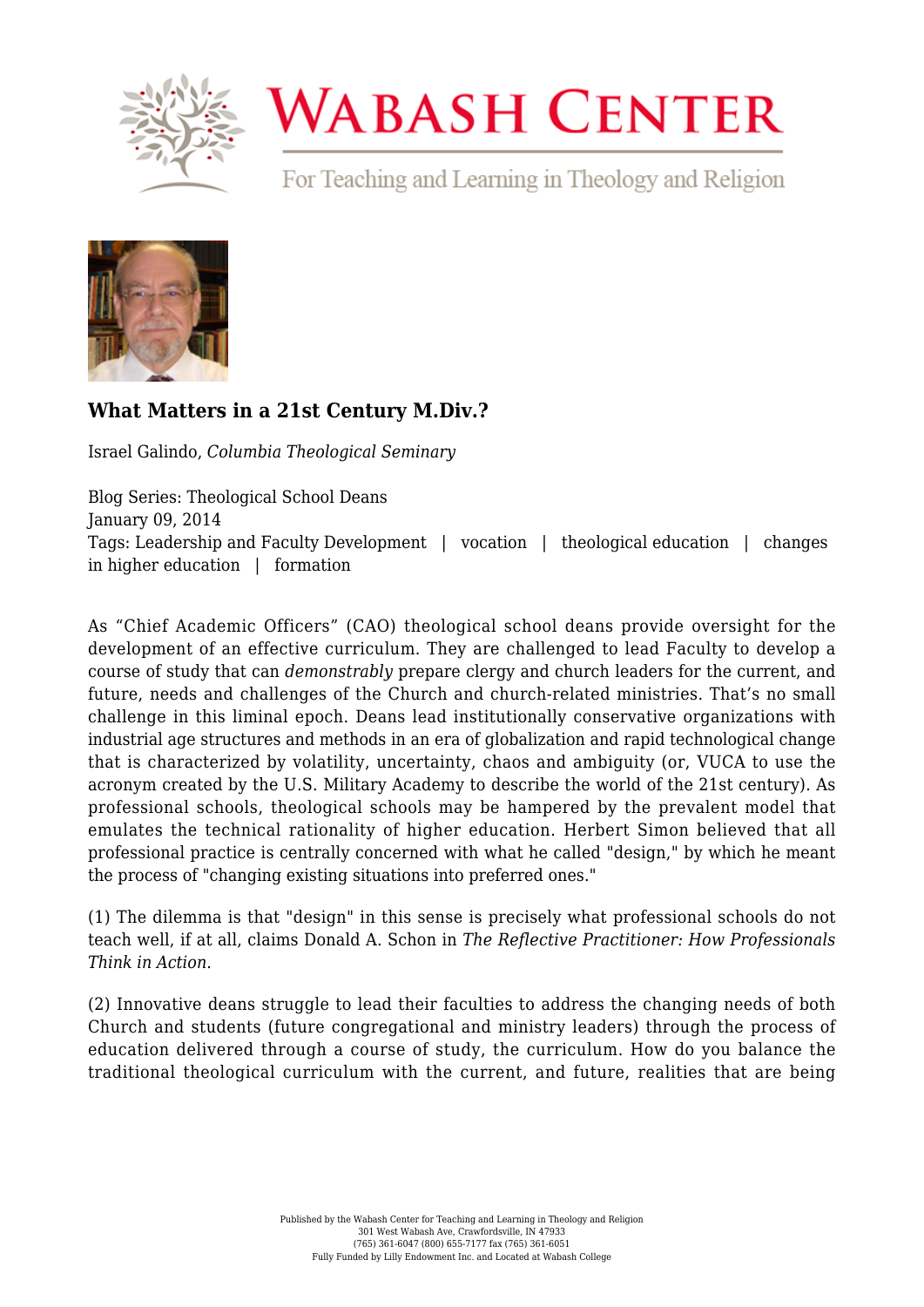redefined, including, among others:

- The changing nature of teaching and learning in both schools and professions
- The increasingly fragile institutional structures that support theological education
- The perceived (negative) value of an extended formal advanced theological degree
- The characteristics and needs of changing student demographics
- The pressures of uncertain economic realities in theological institutions
- The impact of compliance issues from non-theological accrediting bodies
- The isoquant changes brought about by educational technologies.

One curricular tension in theological education is finding the balance between scholarship and formation (perhaps more accurately, between "academics" and formation). I recently heard one seminary president actually confess to an audience, "We know this is not the best way to prepare ministers, but we do the best we can." To what extent can a scholarship-oriented Faculty help prepare seminarians for the realities they will face in non-academic contexts of ministry? Can the traditional theological-classical Faculty create and pull off the curriculum needed for the 21st century? One challenge, of course, is that the M.Div. has become an "academic-professional" degree which is situated primarily and largely in an academic context and framework. Attempts at unlinking purpose and outcomes from that traditional context is not easy for a variety of reasons. A common liability for Faculty when engaging in curriculum revision is self-referencing, believing that what it values most in scholarship is what is most important in a ministry degree program. Scholarship is important—that's not the issue, nor the question. The question at hand is: what is needed for a 21st century M.Div.? Below is information that may be helpful to consider as Faculty makes decisions about the creating "an M.Div. for the 21st century." One informing framework for this task is: "What actually makes a difference in being effective in ministry?" Trilling and Fadel, in *21st Century Skills, Learning for life in our times* (2009) cite the study from Conference Board, Partnership for 21st Century Skills, Corporate Voices for Working Families, & Society for Human Resource Management, 2006, that lists eight essential skills for the 21st century leader. They are:

- Oral and written communication
- Critical thinking and problem solving
- Professionalism and work ethic
- Teamwork and collaboration
- Working with diverse teams and partners
- Applying technology
- Leadership and project management
- Emotional Intelligence.

From the *Journal of Religious Leadership* (vol. 10, no. 1, spring 2011), which identified six dimensions of leadership success:

Organizational leadership

1. Public leadership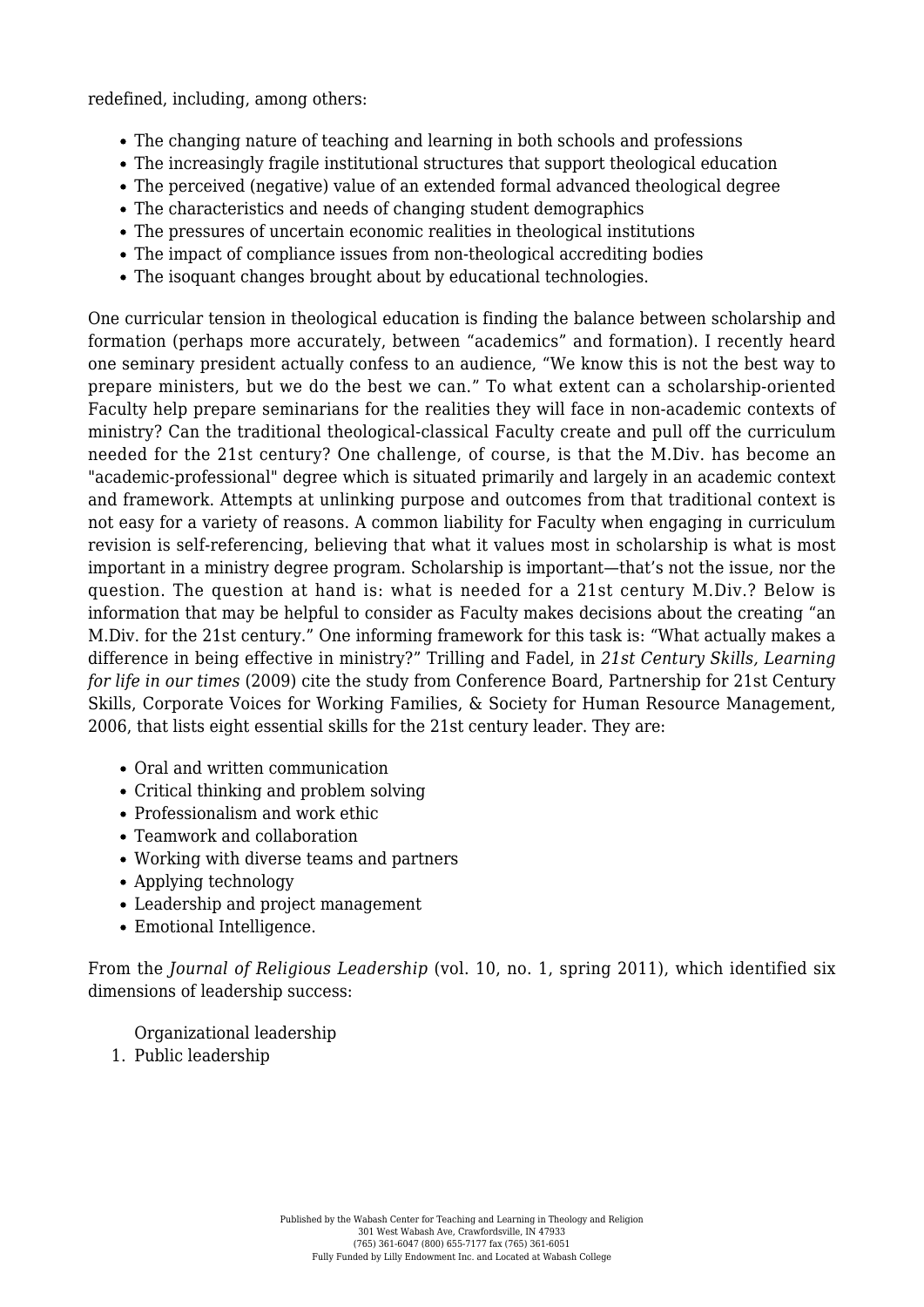- 2. Collaborative and connected leadership
- 3. Reconciling leadership (conflict resolution)
- 4. Resourced leadership (integration of scripture, church history and tradition, local history, personal stories with organizational theory and best practices in local church conflict, ongoing change dynamics, strategic planning processes)
- 5. Learning leadership (ongoing formal and informal learning through writing, reading, reflection that guides and directs leadership in situations of change and conflict. Capacity for self-awareness and feedback from congregations and other social networks for discipleship and faithfulness) (p. 57).

An article in the *Journal of Religious Leadership* (vol. 11, no. 2, fall 2012), identified five epochs and relationships that make up "the ecology of clergy vocation." One related directly to the seminary education experience. The others provide challenges and resources to seminaries in addressing clergy formation issues:

- 1. Formative faith experiences (family of origin, and the congregation of formation provides a mental model of Christian vocation)
- 2. One's experience of faith during college
- 3. The congregation of call
- 4. The nexus of organizations that shape a student during seminary years
- 5. The initial experiences as they move into ministry (first call).

The Clergy Vocational Competencies identified by the Virginia Conference, UMC ( http://www.vaumc.org/ ) include:

- **Evangelism and Discipleship:** Demonstrates the ability to lead the congregation in making disciples of Jesus Christ for the transformation of the world.
- **Ministry Development:** Demonstrates a willingness to lead the congregation in establishing ministries of nurture, outreach, and witness.
- **Proclamation:** Possesses and articulates a working knowledge of biblical faith; demonstrates the ability to communicate and apply the gospel of Jesus Christ in culturally relevant ways to the diverse population groups of our conference.
- **Commitment to Inclusivity:** Models and embraces inclusiveness, demonstrating sensitivity to diversity.
- **Visioning and Implementation Skills:** Demonstrates the ability to partner with laity in identifying and articulating the vision plus the assessment and administrative ability to make the vision become reality.
- **Inspirational and Motivational Skills:** Relates to others in a way that inspires and encourages them in their life of faith.
- **Administration: Demonstrates administrative, management, and supervisory skills.**
- **Pastoral Care:** Devotes time for pastoral care appropriate to the ministry setting, encourages and equips laity for the ministry of pastoral care, establishes and adheres to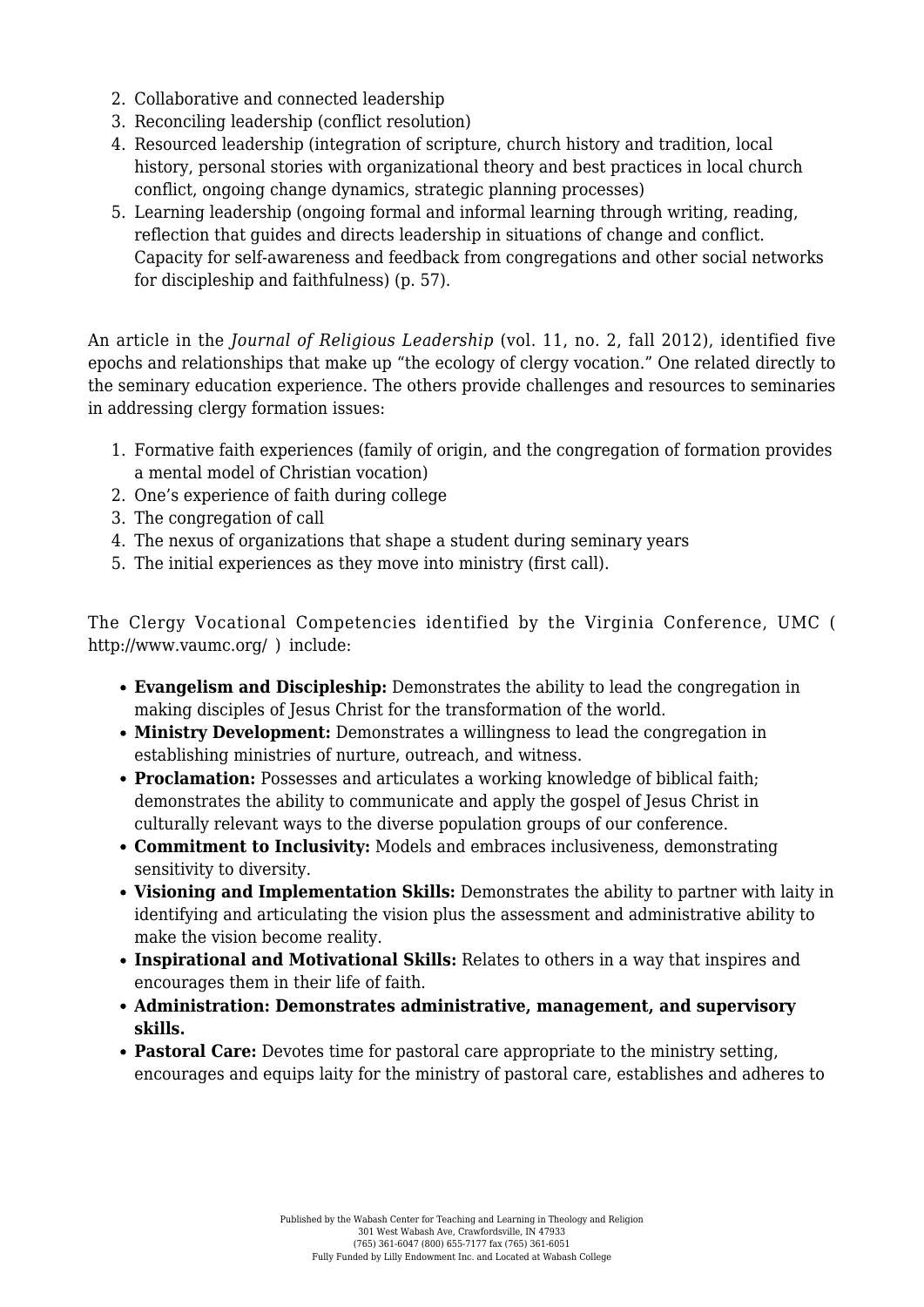visitation priorities appropriate to the ministry setting.

**Conflict Management:** Demonstrates the ability to handle complaints, settle disputes and resolve conflicts.

And, finally, from Jill Hudson offered, "Twelve Characteristics for Effective 21st-Century Ministry," in *Congregations* (Summer 2010, Number 3).

- 1. The ability to maintain personal, professional, and spiritual balance
- 2. The ability to guide a transformational faith experience (conversion)
- 3. The ability to motivate and develop a congregation to be a "mission outpost
- 4. The ability to develop and communicate a vision
- 5. The ability to interpret and lead change
- 6. The ability to promote and lead spiritual formation for church members
- 7. The ability to provide leadership for high-quality, relevant worship experiences
- 8. The ability to identify, develop, and support lay leaders
- 9. The ability to build, inspire, and lead a "team" of both staff and volunteers
- 10. The ability to manage conflict
- 11. The ability to navigate successfully the world of technology
- 12. The ability to be a lifelong learner.

Given these findings about what makes for effectiveness in ministry how might you lead your Faculty to explore questions like:

- Comparing these lists with our M.Div. program goals, to what extent are we actually preparing people to succeed in ministry?
- Given the competencies listed, do we have the Faculty we need to provide an M.Div. for the 21 st century?
- How well and to what extent does our curriculum address these identified competencies and qualities?
- How well and to what extent are we able to provide for these competencies and qualities in our course of study?
- What might we need to let go in our current curriculum in order to provide for what is needed?
- What might our M.Div. course of study look like if these competencies became the primary degree program goals and outcomes?
- How would we need to change our program and teaching if these competencies were the basis for assessing curricular effectiveness?

(1) See Herbert Simon, *The Sciences of the Artificial* (Cambridge, Mass.: MIT Press, 1972), p. 55. (2) Donal A. Schon, *The Reflective Practitioner: How Professionals Think in Action* (Basic